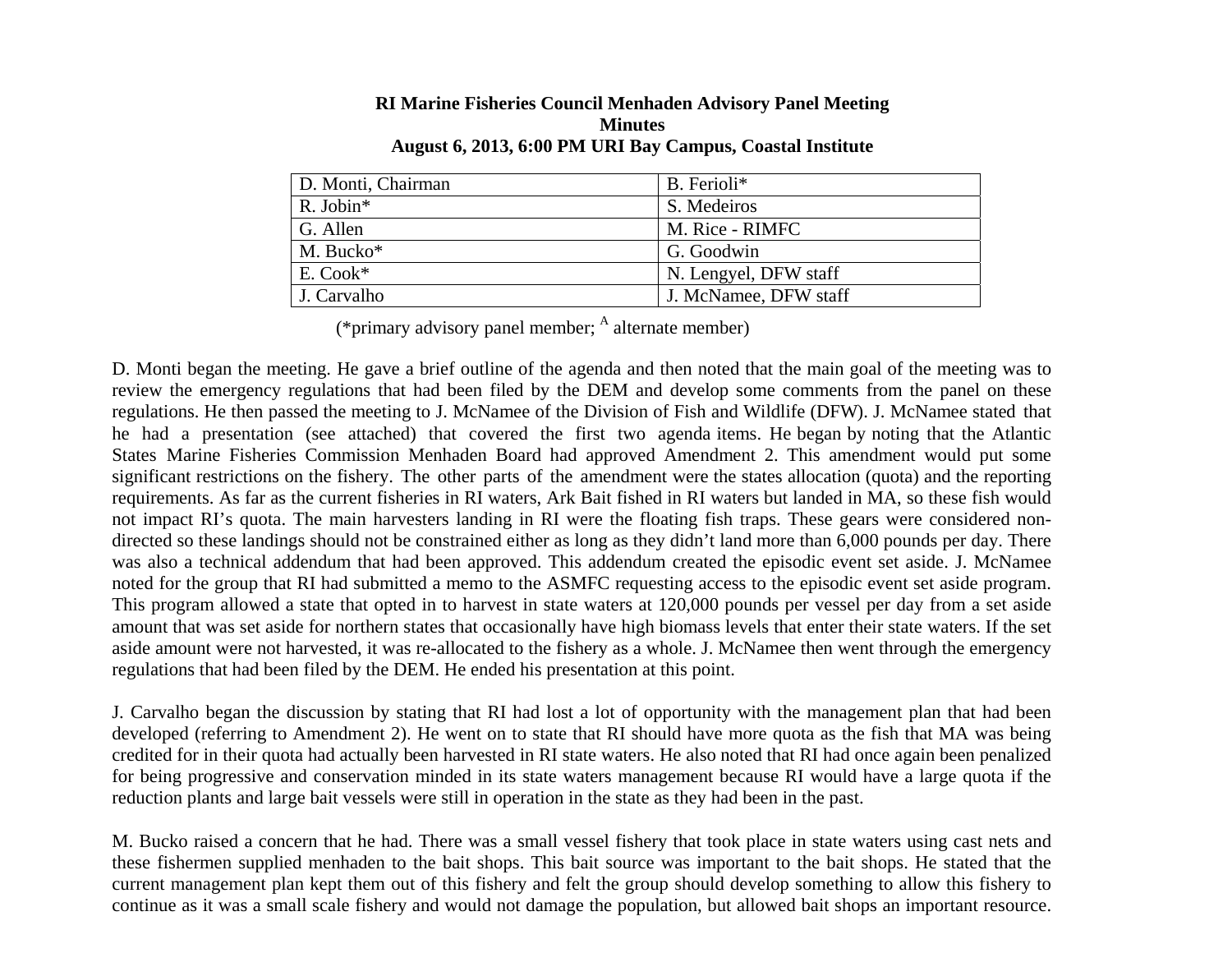B. Ferioli stated that he thought there was a 200 fish limit that was still in place. J. McNamee noted that this was true but that was supposed to be for recreational harvest, not commercial, so the issue noted by M. Bucko was indeed the case as cast nets were considered a directed fishery.

G. Goodwin began by stating that there are cycles in the population that are not caused by fishing, and these cycles can be unpredictable in any given year, so banking on the episodic set aside was not feasible for a business trying to stay afloat. He went on to state that the real problem was that RI was allocated an unfair quota amount. He felt that 78,000 pounds might as well be zero. He felt that our commissioners should go back to the ASMFC and dispute the quota allocation decisions as they have basically shut RI down. Later in the meeting, G. Goodwin went on to talk about the development of his facility down in Point Judith. He stated that menhaden was one of their big plans that they had anticipated having access to when they bought the facility, and now with this management plan, they were completely shut out of the fishery. They had planned on being able to fish in federal waters and in other states and would then have brought the product back to RI for marketing. These plans were now impossible with the current fishery management that was occurring.

S. Medeiros agreed that the first step will be to work on increasing RI's quota. He also felt that the panel should think of a way to stretch the season out for the small boat cast net fishery. He began with the idea of putting in a quota trigger that, once the trigger was hit, the daily possession limit would drop to a small amount and that way the cast net fishery could keep going. G. Allen agreed with these comments and stated that he didn't understand why, when the negotiations were going on at the Commission, there wasn't a bigger push to get more quota for RI as menhaden was clearly an important economic asset for the state.

At this point D. Monti brought the discussion back to try and summarize a few of the points. He stated he understood two main themes of the discussion: 1. more quota was needed in RI and the states commissioners should work on achieving this, and, 2. the state should work on some plan to help stretch out the existing quota so the small boat cast net fishery could continue to operate and supply bait shops with fresh menhaden. J. McNamee requested that the panel detail out theme 2 so he could work this in to the upcoming public hearing slideshow. The group stated that the state should set aside some amount of fish, possibly looking in to past history of landings in RI that were not from the purse seine or floating fish trap fisheries as a good benchmark, and then when this set aside percentage was reached, prior to shutting down state waters, the possession limit should drop to 1,000 pounds per vessel per day. J. McNamee noted that he understood what the group was looking to do, but he did want to mention one thing to the group. He stated that to his knowledge, there was very little harvesting for bait shops going on through the normal channels. In other words, if this small vessel fishery was in fact occurring, it may be that it is not being reported properly and therefore will not show up in the states landings.

D. Monti asked for any last thoughts before adjourning the meeting. J. Carvalho reiterated that the state should push back hard against ASMFC and work to get more quota for the state. M. Bucko agreed and stated that the state had done a very good job of monitoring the fishery that takes place in state waters and can use this data to bolster their case that the fish that had been landed in MA were actually caught in RI, and should therefore be a part of RI's quota.

D. Monti adjourned the meeting.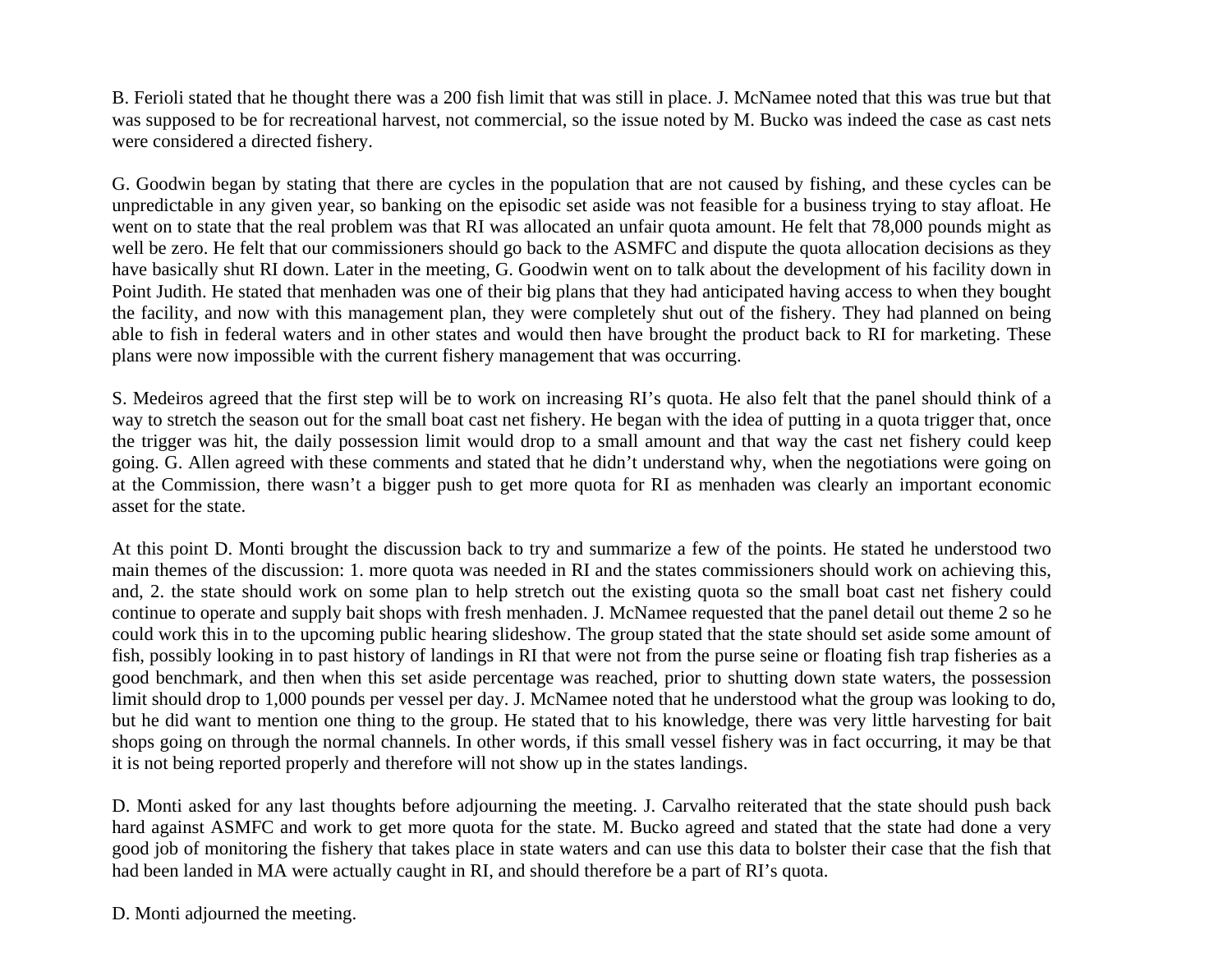# **Menhaden Advisory Panel Meeting August 6, 2013**

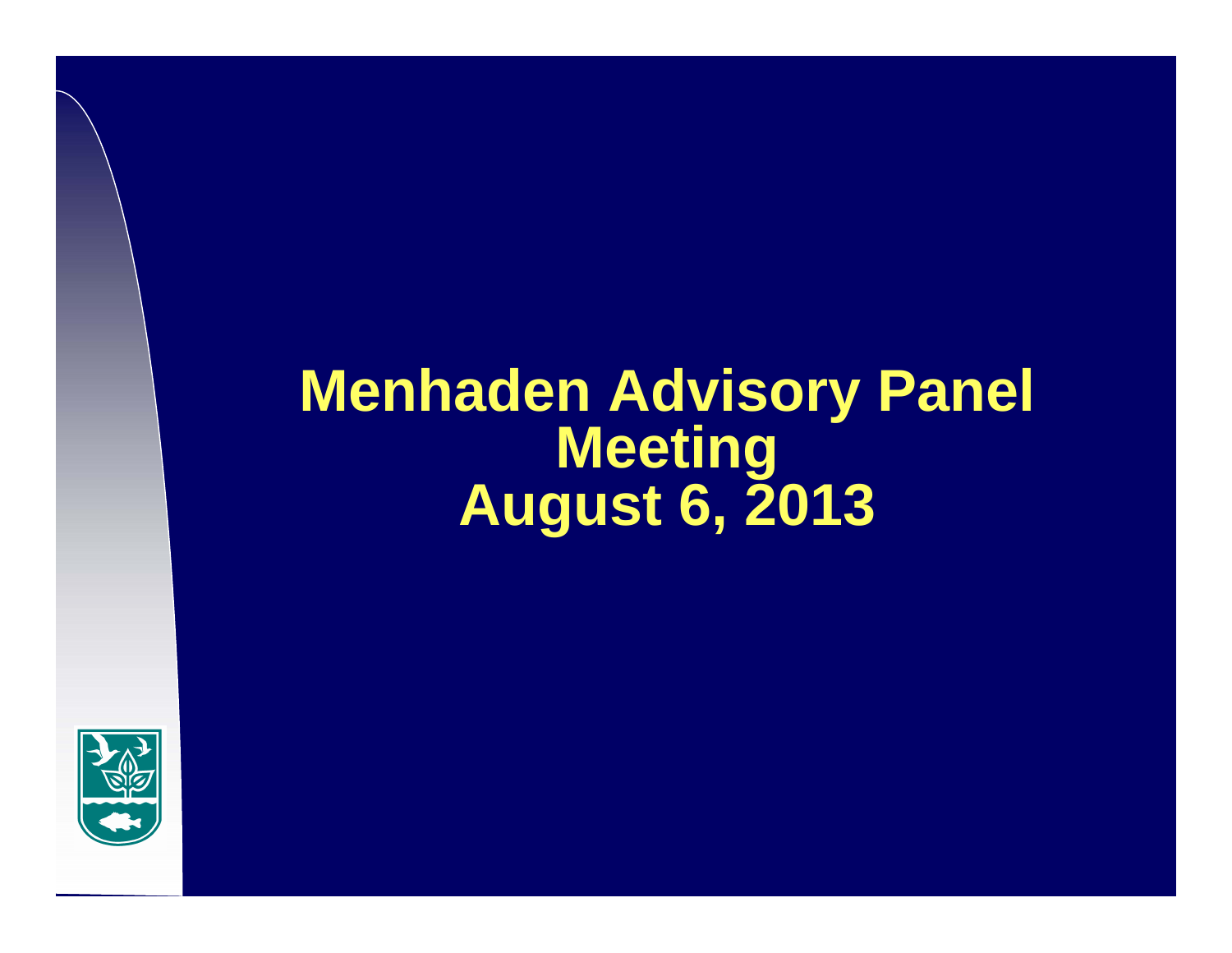- $\bullet$  **The 2012 stock assessment update had a high level of uncertainty**
- $\blacklozenge$  **Despite the uncertainty, the TC indicated that some level of overfishing was likely occurring**
- $\bullet$  **Due to this, the management board initiated Amendment 2 to the menhaden fishery management plan**
- $\blacklozenge$  **Amendment 2 was approved during December of 2012, followed by a technical addendum**
- $\bullet$  **Establishes a 170,800 MT TAC beginning 2013 and continuing until completion of, and Board action on, the next benchmark stock assessment (2014)**

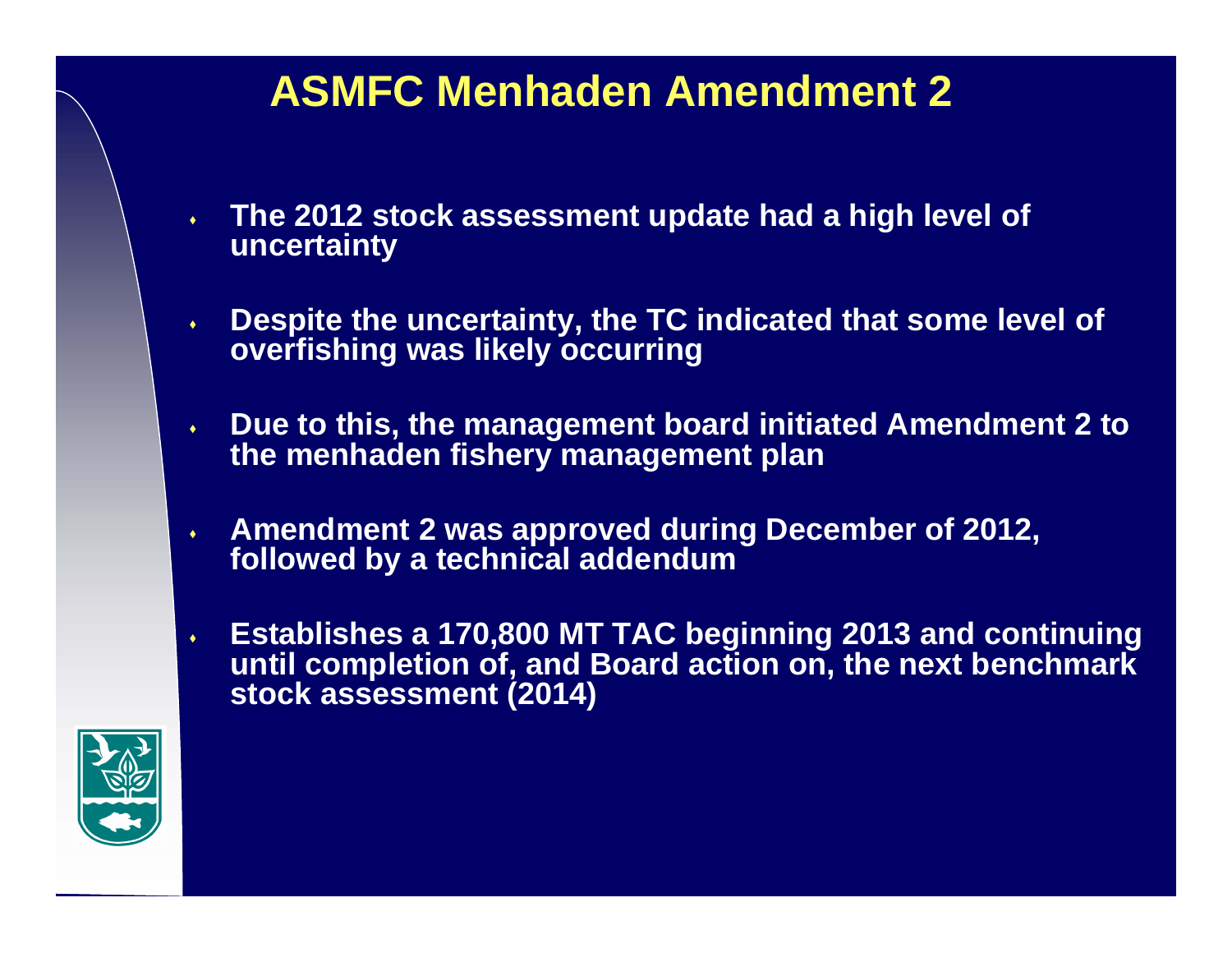- $\bullet$  **TAC represents a 20% reduction from average of landings 2009-2011, approximately 25% reduction from 2011 levels**
- $\bullet$  **TAC was developed ad hoc, could not quantify quota due to stock assessment uncertainty**
- $\ddot{\bullet}$  **Board also adopted new biological reference points for biomass based on maximum spawning potential (MSP)**
- $\blacklozenge$  **Goal is to increase abundance, spawning stock biomass, availability as forage**
- $\ddot{\bullet}$  **Allocates TAC on a state-by-state basis based on landings history from 2009-2011 (revisited in 3 years)**

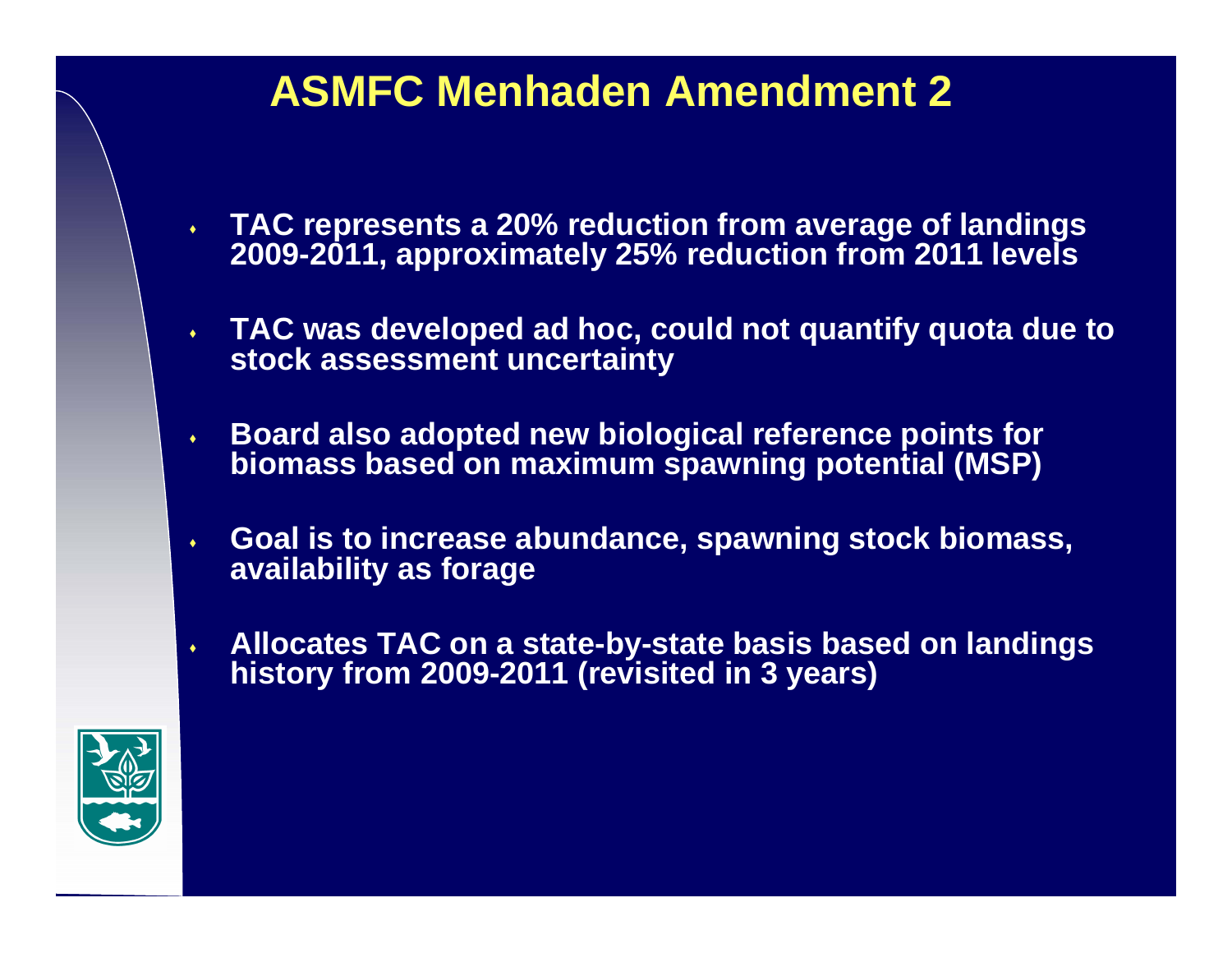- $\ddot{\bullet}$  **States required to close their fisheries when state-specific portion of the TAC has been reached**
- $\blacklozenge$ **Overages must be paid back the following year**
- $\ddot{\bullet}$ **Provisions for the transfer of quota between states**
- $\ddot{\bullet}$  **Includes bycatch allowance of 6,000 lbs for non-directed fisheries operating after state TAC reached**
- $\ddot{\bullet}$  **Also establishes requirements for reporting and improved bio monitoring**
- $\bullet$  **Technical addendum 1 was approved in May 2013**
	- **-Created episodic event program for northern states**

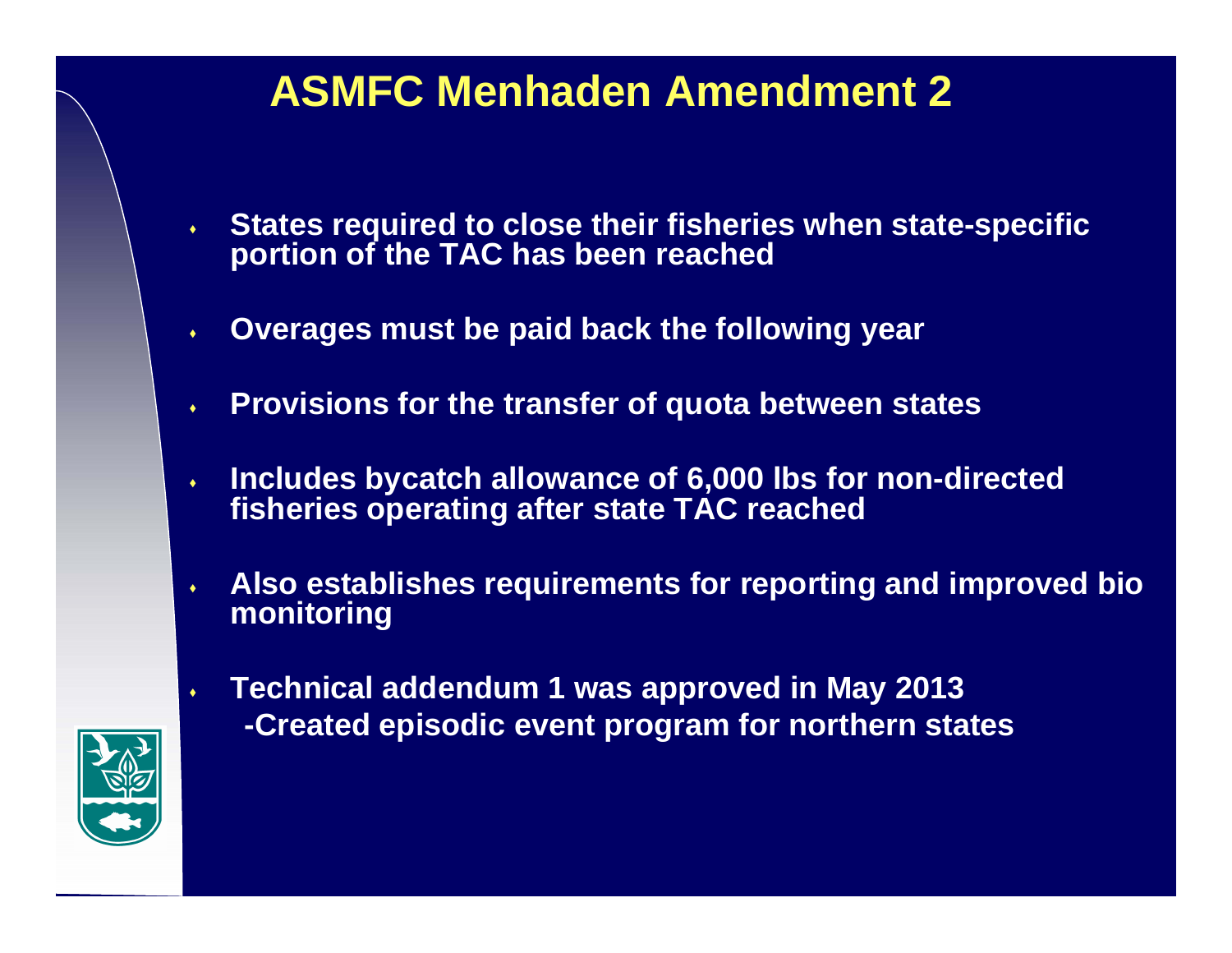- $\bullet$  . **RI received a very small allocation due to the years chosen for average catch (RI Quota = 78,000 lbs)**
- $\ddot{\bullet}$  **Majority of purse seine landings occur in MA, not RI, even though fishing occurs here**
- $\ddot{\bullet}$  **Because of this, the menhaden monitoring program continues to serve an important role for management in state waters**
- $\blacklozenge$  **In addition, the Amendment 2 management has a coastwide perspective and does not account for Narr Bay considerations**
- $\bullet$  **Final note, the FFT sector, who account for the majority of the RI landings counted for the quota are considered a nondirected fishery**

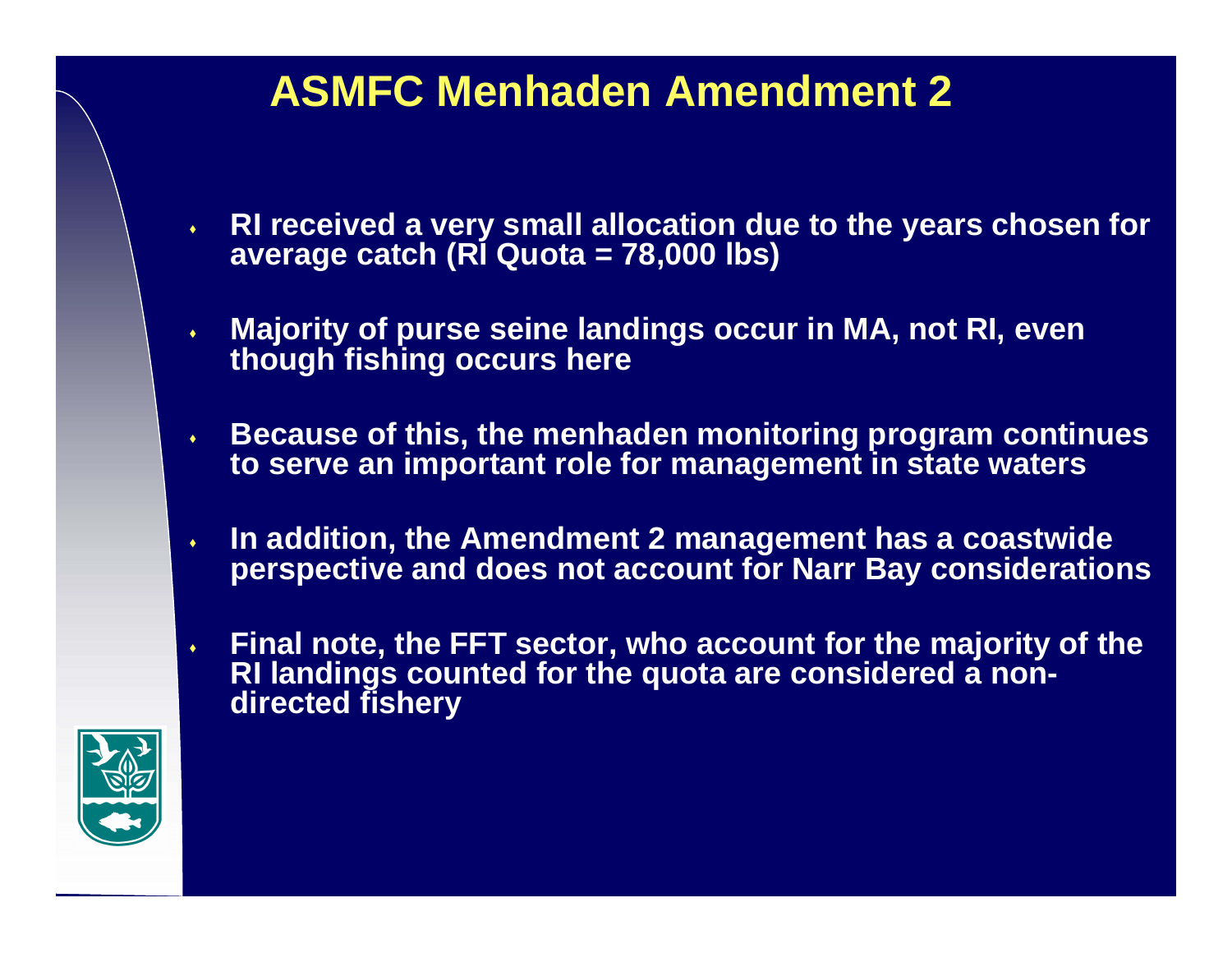- $\bullet$  **RI promulgated emergency regulations on 6/20/13 to implement the requirements of amendment 2 to remain in compliance with ASMFC mandates**
- **These emergency regulations will be revisited on the August 15 public hearing for official public vetting and subsequent official promulgation**
- $\bullet$  **The following are the regulations as promulgated through emergency, this is an opportunity for the AP to review and advise the RIMFC on these regulations**
- $\ddot{\bullet}$  **Any other advice from the AP can be submitted to RI's menhaden Board Commissioner for discussion at the ASMFC**

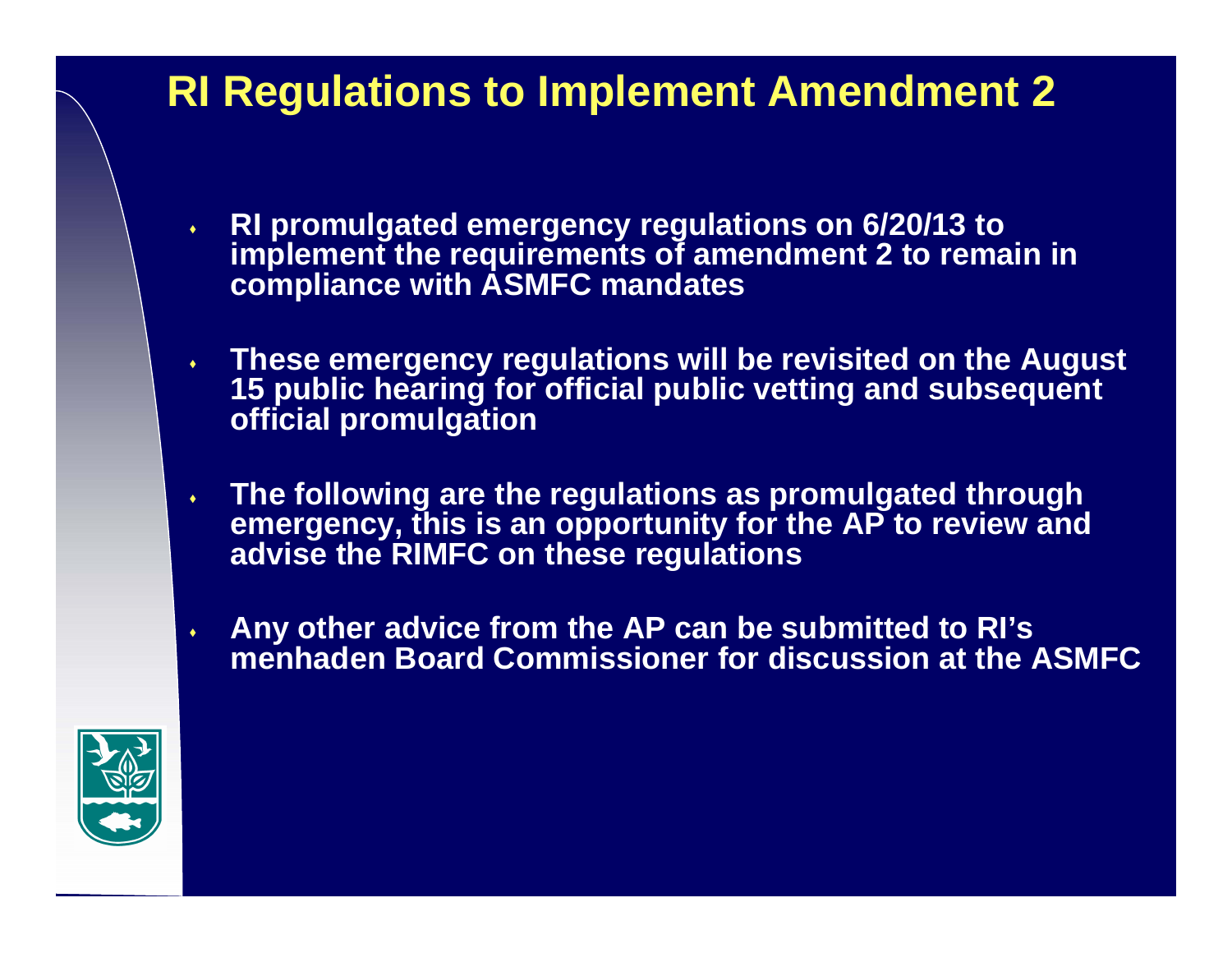**16.3 Landing of Menhaden in RI Under State Quota Program – A total annual statewide quota for menhaden is hereby established. It shall be the most recent allocation as established for the State by the Atlantic States Marine Fisheries Commission (ASMFC). The quota shall pertain**  solely to landings of menhaden in RI. The quota shall not **pertain to the possession of menhaden in RI waters prior to landing. The quota may only be harvested and landed by fishermen licensed and vessels duly authorized in accordance with the provisions of Title 20 of the General Laws and in accordance with all rules and regulations promulgated by the Department of Environmental Management. The State's menhaden quota will be managed as follows:**



**16.3.1 -- The landing limit for menhaden in RI will be unlimited until the quota has been reached, as determined by the Division. Once the quota has been reached:**

**(i) the landing limit will be zero for vessels associated with directed fisheries for menhaden, including but not limited to purse seine operations, and** 

**(ii ) The landin g limit will be 6,000 pounds per vessel per da y for**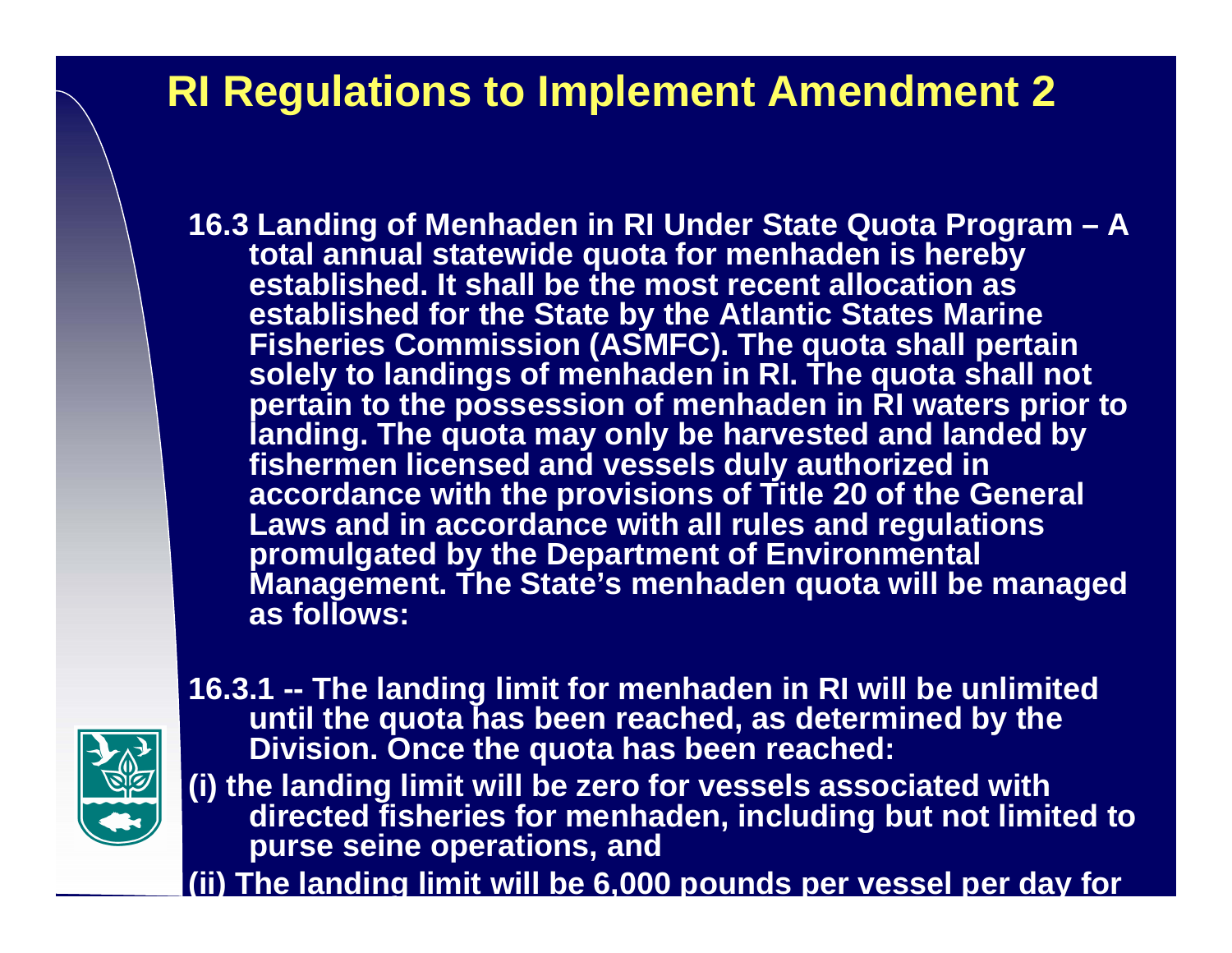**16.3.2 – All commercial menhaden operations conducted in the Narragansett Bay Menhaden Management Area, prior to and after the State's quota has been reached, are subject to the provisions of section 16.2.**

#### **16.4 – Episodic Event Set Aside Program –**

**(A) After the State's quota has been reached, if RI is approved to participate in the Episodic Event Set Aside Program for Menhaden, as established by the ASMFC, the landing limit for menhaden will be 120,000 pounds per vessel per day for vessels associated with directed fisheries for menhaden, until the Set Aside has been exhausted, as determined by the ASMFC and/or the Division, at**  which time the program will end and the directed fishery will close. **Vessels who target and land menhaden in RI under this program must harvest only from RI waters and, if operating in the Narragansett Bay Menhaden Management Area, must adhere to all of the provisions governing the Narragansett Bay Menhaden Management Area, as set forth in section 16.2.**

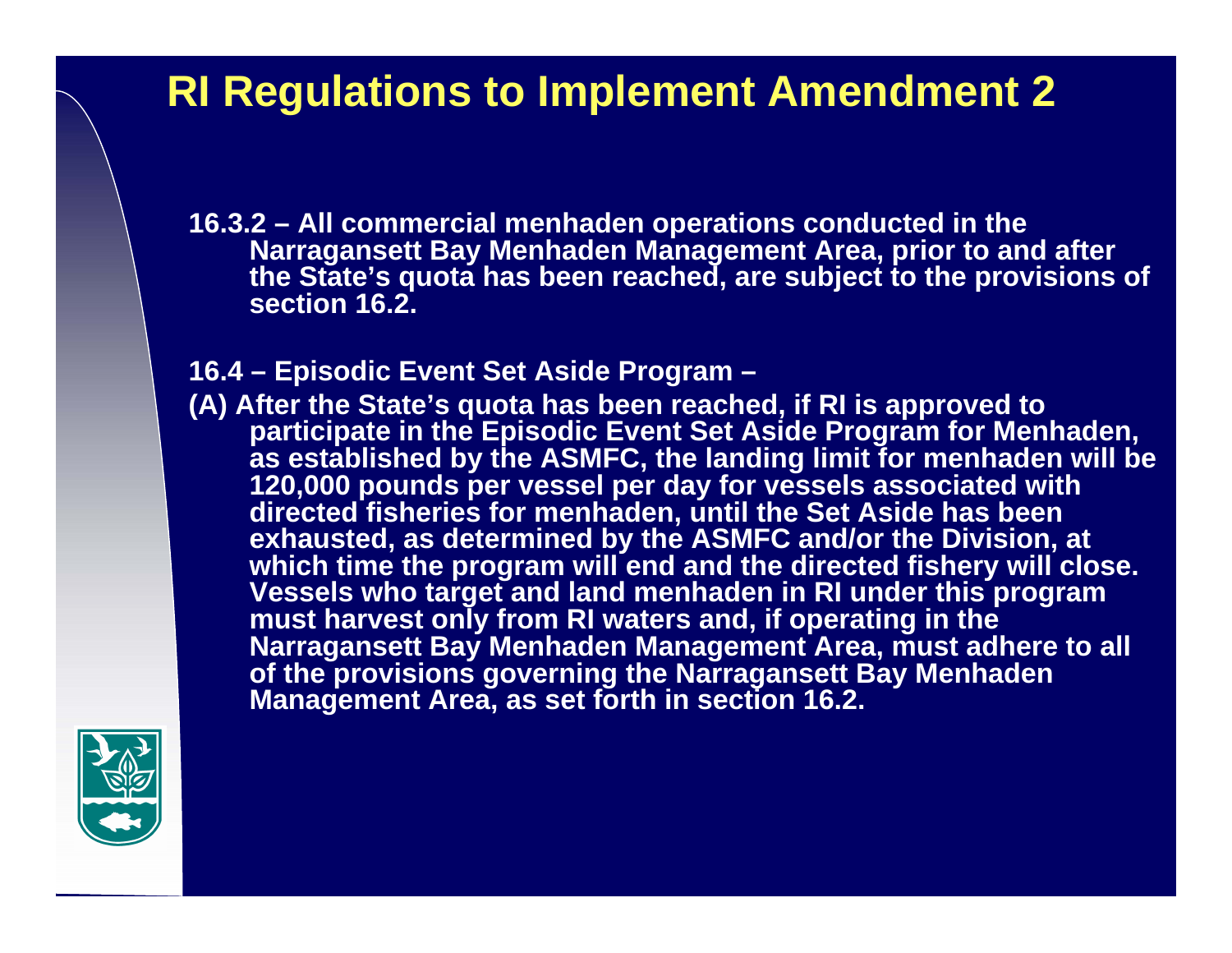**16.3.2 – All commercial menhaden operations conducted in the Narragansett Bay Menhaden Management Area, prior to and after the State's quota has been reached, are subject to the provisions of section 16.2.**

#### **16.4 – Episodic Event Set Aside Program –**

**(B) Reporting Requirements -- Any commercial fisher intending to target menhaden under the Episodic Event Set Aside Program for Menhaden must notify the DEM Division of Law Enforcement (DLE) at (401) 222-3070 prior to taking or coming into possession of menhaden. At the time that a fisher advises the DLE of his/her intent to harvest menhaden, the DLE shall notify said fisher of any modification to the possession limit for menhaden that is applicable to operations conducted in the Narragansett Bay Menhaden Management Area.**

**Each said fisher shall also contact the Division of Fish and Wildlife at (401) 423-1940 at the end of each daily trip or within four hours thereof to report the amount of menhaden landed by the fisher in pounds. These menhaden-specific reporting requirements are in addition to all other existing commercial fishing reporting requirements as set forth in the RI Marine Fisheries Statutes and Regulations.**